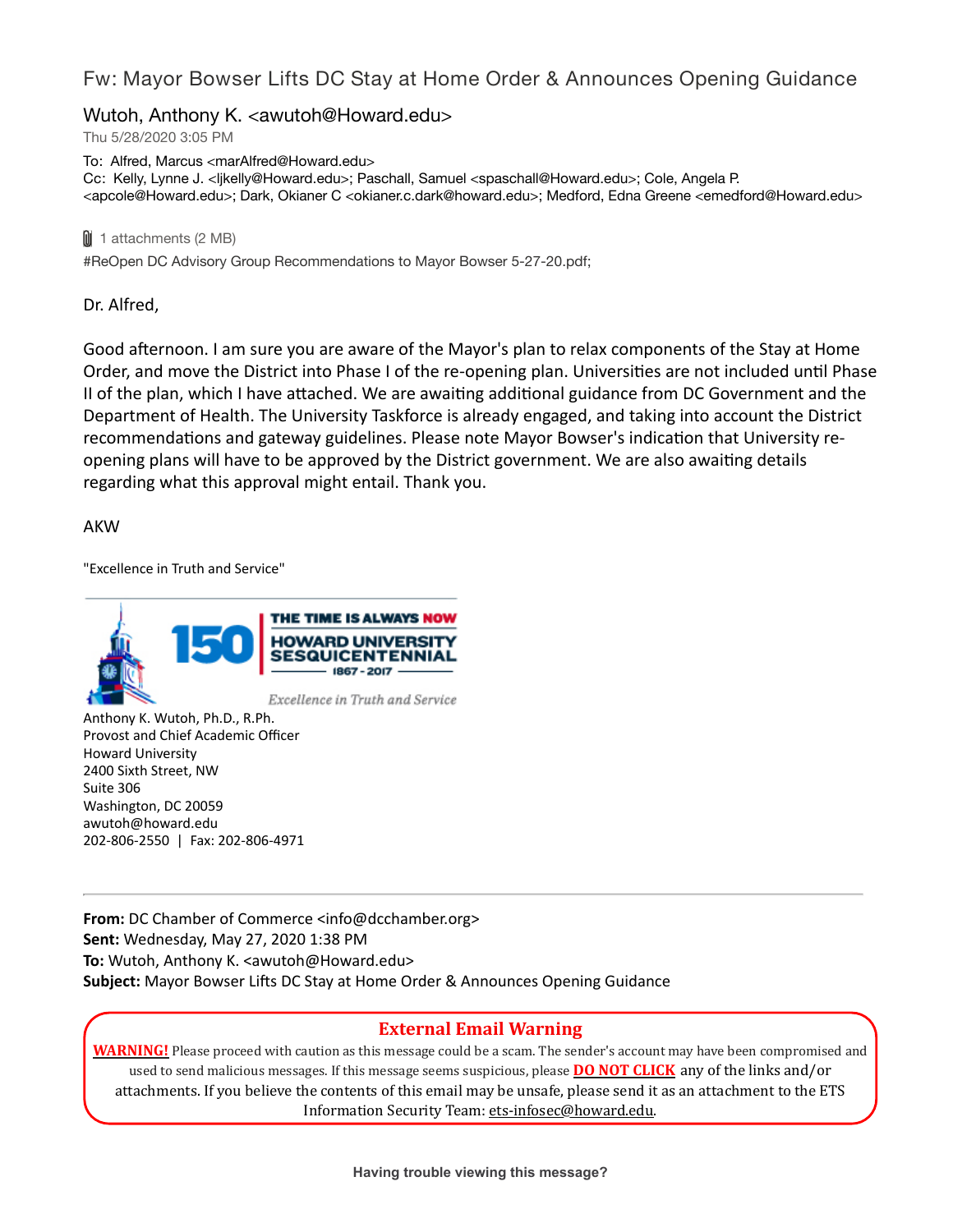**[View as Webpage](https://nam04.safelinks.protection.outlook.com/?url=http%3A%2F%2Fr20.rs6.net%2Ftn.jsp%3Ff%3D001GfccX-fcvLDbPYXY-jFdR0yf6Gfadh9OKgpxJny2HB1Hn-ITIoKx00AY1sMZY_40eoOTE3OlmRKwUEr1imvpkbrh_6HkFImJLisYaOILcvtc60faKGDiuja-IfzWQDK4CJaCeAS3BpmxhxwlqpWwSQ%3D%3D%26c%3DXEexFFMIriFmL32dW6zKWUnFUuvI8tk5MD_R4nXLDRLGfZzkSPbbZQ%3D%3D%26ch%3DjZJiicE69VmOhpqFfiivRAVCPr3R1SyunyGfFOrKzIdxms7fL0F9yQ%3D%3D&data=02%7C01%7CmarAlfred%40Howard.edu%7Cb6161f21675a41a43bec08d8033a1017%7C02ac0c07b75f46bf9b133630ba94bb69%7C0%7C0%7C637262895244284379&sdata=SgdP62NL3iQzxv1m9xfyZ8674aRyIlP%2BHiDRlZuQXdg%3D&reserved=0)**



# **MAYOR BOWSER TO LIFT DISTRICT'S STAY-AT-HOME ORDER ON MAY 29, 2020 AND PHASE ONE OPENING GUIDELINES**

During today's COVID-19 situational update, Mayor Bowser announced that the existing stay at home order for the District of Columbia which would have expired on June 8, 2020 will now be lifted starting Friday, May 29, 2020.

During Phase 1 of the District's reopening, people living in, working in, and visiting Washington, DC are no longer ordered to stay at their residences. Individuals must continue to follow social distancing guidance and gathering of more than ten (10) people are prohibited. Additionally, Nonessential retail businesses may open to customers for pick-up and delivery, food establishments may open for outdoor dining, and hair salons/ barbershops may open by appointment only. For a complete list of non-essential businesses that will remain close during Phase 1 please click the link below or download the full Mayoral Order linked below.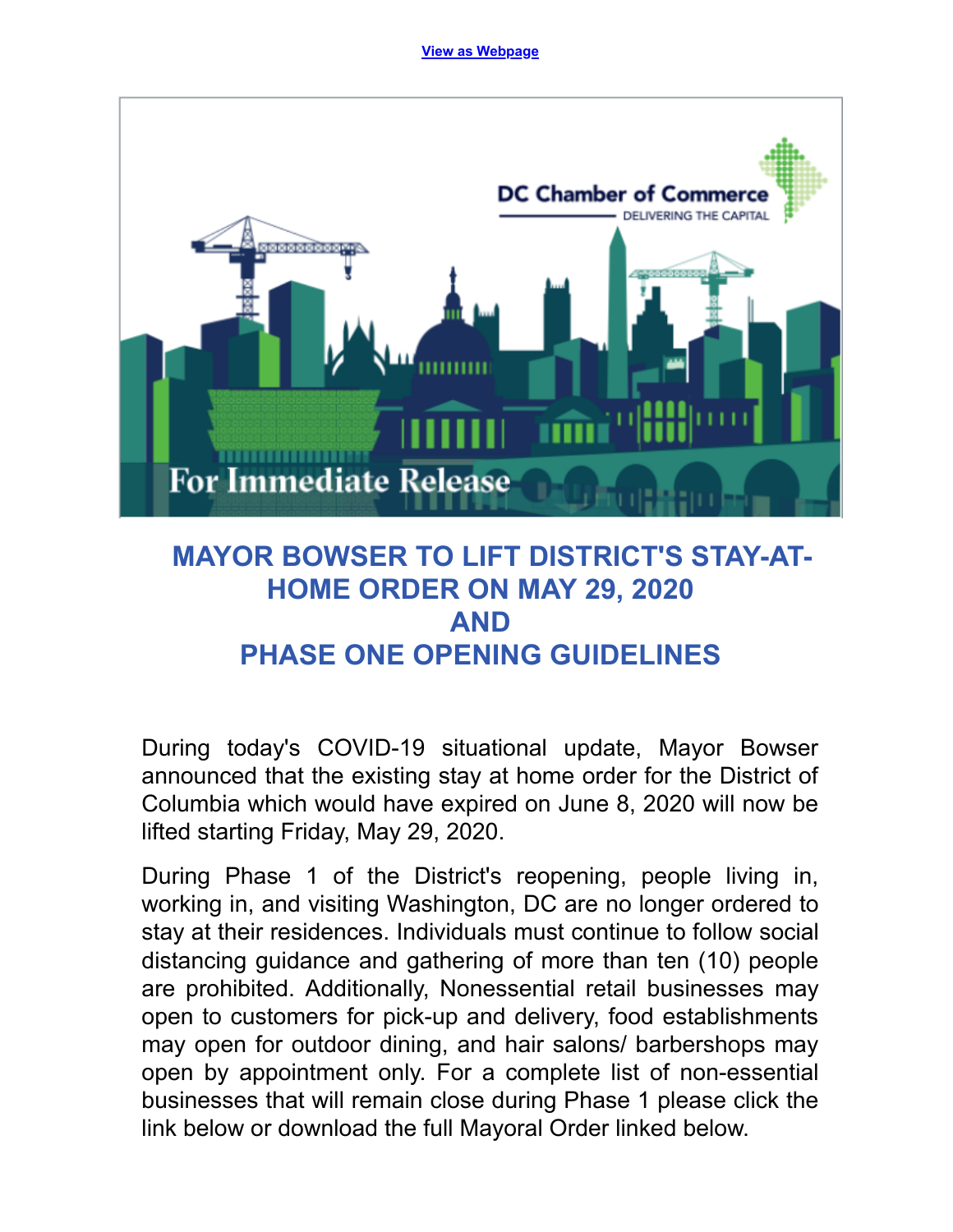

**[Click Here for the Full Mayoral Order & Phase 1 Guidance](https://nam04.safelinks.protection.outlook.com/?url=http%3A%2F%2Fr20.rs6.net%2Ftn.jsp%3Ff%3D001GfccX-fcvLDbPYXY-jFdR0yf6Gfadh9OKgpxJny2HB1Hn-ITIoKx00AY1sMZY_40vQ3KTIZHy-6JftLH0fwIAa9Il7vcUShcoJGQy0tLpg8iLgWDilF22_4XaKCzVT0dMg--tFsgrg_iKzIkKLUzMLUrJMnGbUMC%26c%3DXEexFFMIriFmL32dW6zKWUnFUuvI8tk5MD_R4nXLDRLGfZzkSPbbZQ%3D%3D%26ch%3DjZJiicE69VmOhpqFfiivRAVCPr3R1SyunyGfFOrKzIdxms7fL0F9yQ%3D%3D&data=02%7C01%7CmarAlfred%40Howard.edu%7Cb6161f21675a41a43bec08d8033a1017%7C02ac0c07b75f46bf9b133630ba94bb69%7C0%7C0%7C637262895244304361&sdata=hcKnL0MFiwnLiImRNZsu4OXLGgKMgPXa4XRMrkpbkE8%3D&reserved=0)**

## **Don't Forget to Take The Work Wellness Survey**

In partnership with the DC Department of Health (DC Health), the DC Chamber requests your assistance in completing a work wellness survey to support our new initiative. This survey, based on the CDC Worksite Health Scorecard is designed to help employers assess whether they have implemented evidence-based health promotion interventions or strategies in their worksites to improve the health and well-being of their employees. The survey takes about an hour to complete and will allow the DC Chamber and DC Health to get a baseline understanding of the wellness landscape for employees in



**[Click Here to Take the DC Worksite](https://nam04.safelinks.protection.outlook.com/?url=http%3A%2F%2Fr20.rs6.net%2Ftn.jsp%3Ff%3D001GfccX-fcvLDbPYXY-jFdR0yf6Gfadh9OKgpxJny2HB1Hn-ITIoKx00AY1sMZY_40PPAfeg2rQ5XA35CMez-MHChJkTOScReYM8IwjkutPv62Ht2F1R75W7rG68XYBaPvsRFHn-eKGOyKar_qvec8uv49B-gp8Sbu%26c%3DXEexFFMIriFmL32dW6zKWUnFUuvI8tk5MD_R4nXLDRLGfZzkSPbbZQ%3D%3D%26ch%3DjZJiicE69VmOhpqFfiivRAVCPr3R1SyunyGfFOrKzIdxms7fL0F9yQ%3D%3D&data=02%7C01%7CmarAlfred%40Howard.edu%7Cb6161f21675a41a43bec08d8033a1017%7C02ac0c07b75f46bf9b133630ba94bb69%7C0%7C0%7C637262895244304361&sdata=iQvbfKiSkzYPP05sjDGffjGsT9CkCsBJrJPRemerYNE%3D&reserved=0) Wellness Survey**